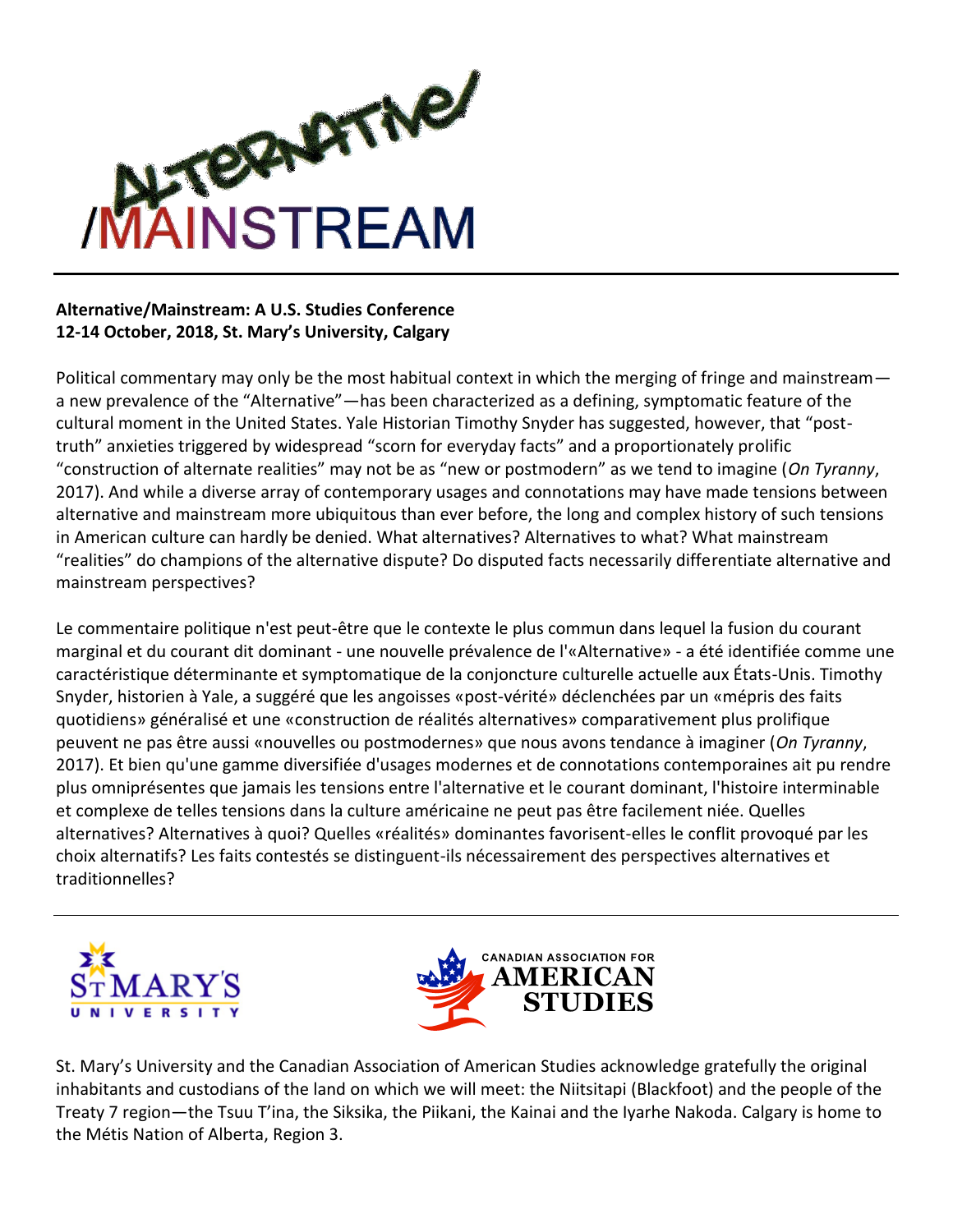### **Registration:**

As always, please note that CAAS does require conferencers to be actively subscribed members of the Association; the membership is synonymous with a year's subscription to our journal, the *Canadian Review of American Studies*. For this reason, we ask that you purchase both the registration and the CAAS membership on the Eventbrite site. (See below for URL; those who are already, and will be for the dates of the conference, current members of CAAS, please confirm for our records). Note that we do have a reduced registration rate for graduate students, sessional lecturers, and independent scholars.

[https://www.eventbrite.com/e/alternativemainstream-a-us-studies-conference-tickets-46422650397](https://mail.stmu.ca/owa/redir.aspx?C=aUuf4-iOPmHpSI49b-NssOEnwJUjW2_mBXotGhmllgi3VTPmlx3WCA..&URL=https%3a%2f%2fwww.eventbrite.com%2fe%2falternativemainstream-a-us-studies-conference-tickets-46422650397%3faff%3dutm_source%253Deb_email%2526utm_medium%253Demail%2526utm_campaign%253Dnew_event_email%26utm_term%3deventurl_text)

### **Travel and Accommodation:**

The designated conference hotel is the **Wingate Calgary South** (400 Midpark Way SE), which offers walkable proximity (2 km to our campus on residential streets), as well as complimentary breakfast and a morning shuttle. Participants may reserve at the conference rate of CAN \$129 + tax for single king or double queen rooms. Conference rates are extendable for as many nights as anyone may be interested in booking; there is also an Avis car rental office in the hotel. To reserve, call 403-514-0099 and identify yourself as a "group booking" participant in the CAAS-Alternative/Mainstream Conference.

From the **Calgary International Airport**, the hotel is roughly 30 minutes by car; airport taxi or Uber would normally be the best alternative. For travel to and from downtown, Calgary Transit's **Southern LRT line** is a convenient option, with stops readily walkable for both St. Mary's (Fish Creek/Lacombe) and the Wingate (Shawnessy). Various attractive restaurant/entertainment possibilities are accessible from that LRT line (esp. from the Chinook, Erlton, and City Hall stops).

**The St. Mary's campus** occupies a historic 25-acre site bordering on Fish Creek Provincial Park, one of Canada's largest urban parks. Weather permitting, as one may hope it will (based on season average temperatures), this is a pleasant setting for long or short walks, bike rides, roller blading, etc. This said, all participants are strongly urged to monitor forecasts prior to travelling, as **weather conditions** in mid-Autumn can vary considerably and change rapidly.

**Campus Map:** <https://www.stmu.ca/campus-map/> Small place, hard to get lost; our events will be in building H (Heritage Centre) with the exception of the CAAS exec meeting in A (Admin) 212.

Hotel Map: <http://www.wingatebywyndhamcalgary.com/location.html> Those who opt to walk to campus from the Wingate will be able to trace the following route on the map above: Head north from parking lot on Midpark way, SE;

turn right (east) on Midpark Gate SE;

turn immediately left (north again) on Midpark Blvd, SE and follow it around past a small mall; cross Midlake Blvd, SE, and the road will become Midridge Dr., SE, still heading north;

turn left (west) on 153rd Ave. SE;

turn right on 1st St. SE, and follow it directly into the southern entry to St. Mary's campus. (Allow about 30 minutes.)

**A word from IT:** to avoid any unintended disabling of our PC-equipped media podium, please transfer any ppt, slides or other media onto data sticks please, rather than planning to hook up your laptops directly.

**Friday's plenary and reception:** If you are arriving too late to make the 2 Friday afternoon sessions, I hope very much that you'll still consider attending what promises to be a great plenary, and one on which we've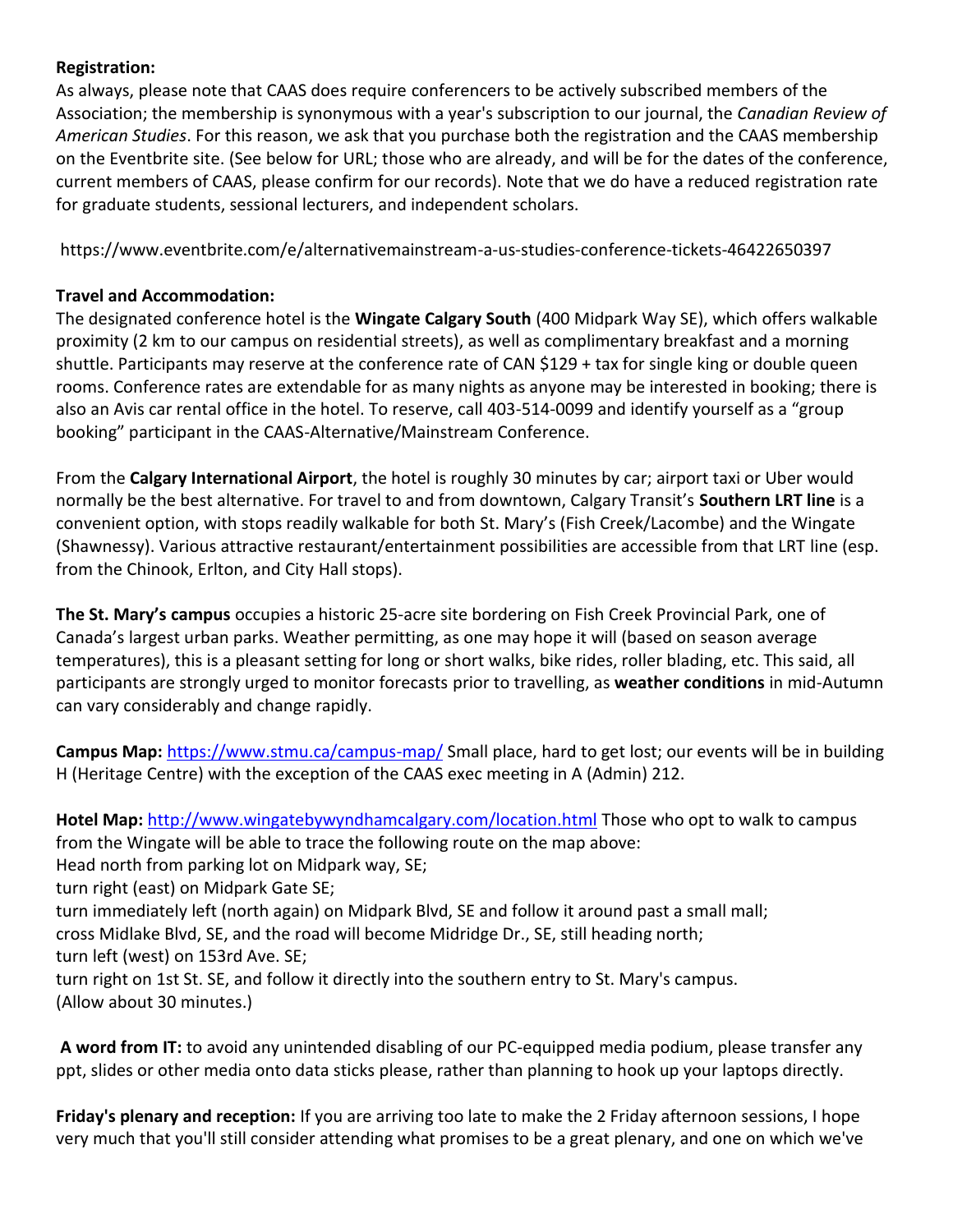built a special roundtable session for Saturday. Minimally, if need be, feel free to parachute in for the reception and meet some people before Saturday.

**Registration:** we'll have a desk open in the Heritage Centre Friday from 11:30-5 and 9-5 Saturday; in addition to collecting your program package, we'll be asking for your preferred mailing addresses to process your *CRAS* subscription. For the one or two of you coming in specially on Sunday, I'll just help you in person.

**Film Screening Thursday October 11**: (Free for any conference registrants who will be in town that evening.) The screening will feature the Documentary *Spettacolo* by Jeff Malmberg and Chris Shellen, whose *Marwencol* will be featured in our Friday evening plenary. If you determine that you wish to attend, please let me know by Oct. 5 to ensure that your seat is reserved. (Trailer at<https://vimeo.com/230383008>)

Please stand by for further updates, including last-minute modifications to the draft schedule. By all means invite anyone who might be interested simply in attending the conference to consider registering!

## **ALTERNATIVE/MAINSTREAM: A U.S. STUDIES CONFERENCE FINAL PROGRAM (All events to take place in Heritage Centre 100 and the adjacent foyer)**

**Schedule Overview:**

**FRIDAY, Oct. 12**

| 11:30 AM-1:00 PM | (Foyer)<br><b>REGISTRATION, LUNCH</b>             |
|------------------|---------------------------------------------------|
| 1:00-2:30 PM     | <b>SESSION 1: Antebellum Antagonisms</b>          |
| $2:30-2:45$      | <b>COFFEE, SNACKS (FOYER)</b>                     |
| 2:45-4:15 PM     | <b>SESSION 2: Criminal Places, Criminal Minds</b> |
| 4:15-4:30 PM     | <b>COFFEE, SNACKS (FOYER)</b>                     |
| 4:30-7:00 PM     | <b>VIRGINIA ROCK PLENARY</b>                      |

#### **Chris Shellen: Making** *Marwencol* **(Big)**

Chris Shellen is a writer, producer and marketing strategist based in California. A former film executive at Paramount Pictures, her marketing expertises include the development of transmedia storytelling and the evolving habits of consumers. Her career in film production also continues to evolve. With her partner, Jeff Malmberg, she founded Open Face, LLC., the production company that gave us *Marwencol* (the focus of her plenary); she also authored a companion art/storybook entitled *Welcome to Marwencol*, which was named one of Amazon.com's Best Books of 2015. Most recently, she has produced a second remarkable documentary, *Spettacolo*, about Italy's acclaimed Teatro Povero di Monticchiello.

This plenary will frame a screening of *Marwencol* (2010), the award-winning documentary that Shellen produced in collaboration with director Jeff Malmberg, with an introduction and question period addressing the conference theme. Describing the making and marketing of the documentary, she will also assess its appeal and adaptability for the purposes of the Hollywood feature, *The Women of Marwen* (directed and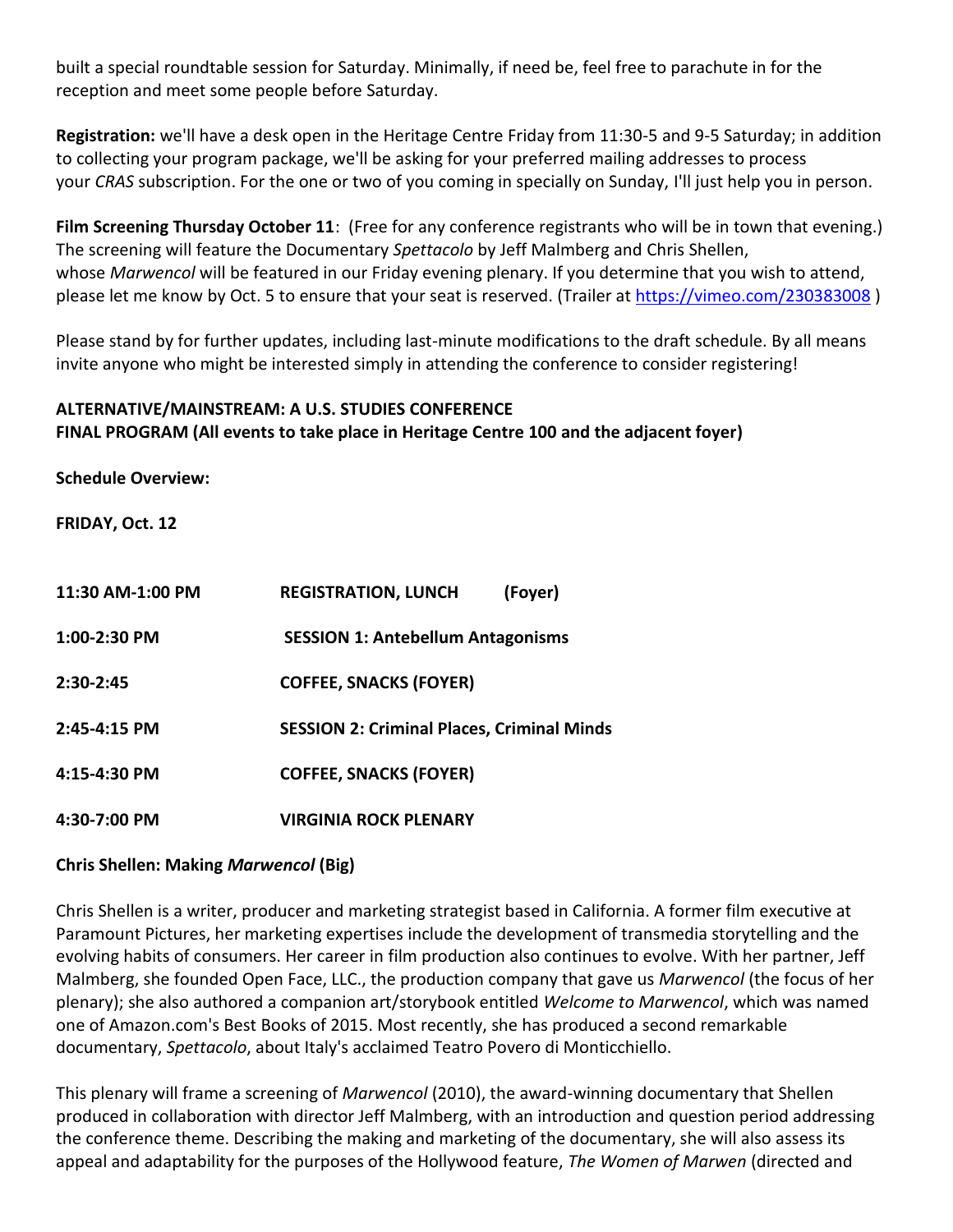produced by Robert Zemeckis, starring Steve Carell as Mark Hogancamp), to be released in November 2018, a few weeks after the conference. (See trailer at [https://www.youtube.com/watch?v=Px2YFpy6rCo\)](https://www.youtube.com/watch?v=Px2YFpy6rCo)) On Saturday, Shellen will also participate in a roundtable discussion with academic specialists in Film Studies.

#### **7:00-8:00 PM RECEPTION**

| <b>SATURDAY, October 13</b> |                                                           |
|-----------------------------|-----------------------------------------------------------|
| 9:00-10:30 AM               | <b>SESSION 3: Politics and Populism</b>                   |
| 10:30-10:45 AM              | <b>COFFEE, SNACKS</b>                                     |
| 10:45-12:15 AM              | <b>SESSION 4: On Marwencol (Frames and Positions)</b>     |
| $12:15-1:30$ PM             | LUNCH; CAAS EXECUTIVE MEETING                             |
| 1:30-3:00 PM                | <b>SESSION 5: Contemporary Fiction</b>                    |
| 3:00-3:15 PM                | <b>COFFEE, SNACKS</b>                                     |
| $3:15-4:45$ PM              | <b>SESSION 6: Film's Possibilities, Real and Imagined</b> |
| 4:45-5:15 PM                | <b>CAAS AGM</b>                                           |
| 5:15-6:00 PM                | <b>RECEPTION</b>                                          |
| $6:00 - 7:30$ PM            | <b>ROBERT WHITE PLENARY</b>                               |

# **Elizabeth Jameson: American Borderlands: Rethinking Margins and Mainstreams**

Dr. Jameson is Professor Emerita of History at the University of Calgary; she retired as Imperial Oil - Lincoln McKay Chair in American Studies in 2017. Professor Jameson is author of *All That Glitters: Class, Conflict and Community at Cripple Creek*, and *Building Colorado: The United Brotherhood of Carpenters and Joiners of America in the Centennial State*; she has co-edited several other volumes, including *One Step over the Line: Toward a History of Women in the North American Wests*, and *Writing the Range: Race, Class and Culture in the Women's West*. Beyond her work on labour, the North American West, and Women's history, her countless articles reflect the even broader range of her interests, among (many) other things, in sites of memory, regionalism, multiculturalism, immigration, and migration.

Dr. Jameson's talk will reflect, from the vantage of varied professional experiences, the re-conceiving and rethinking of American history and culture from a series of margins—notably the margins designated by race, class, and gender, but also the margins of the profession, and the useful margins of social, regional and national borderlands. Dr. Jameson will problematize critical questions as to whose experience, whose documents, etc., qualify as mainstream, and whose remain alternative.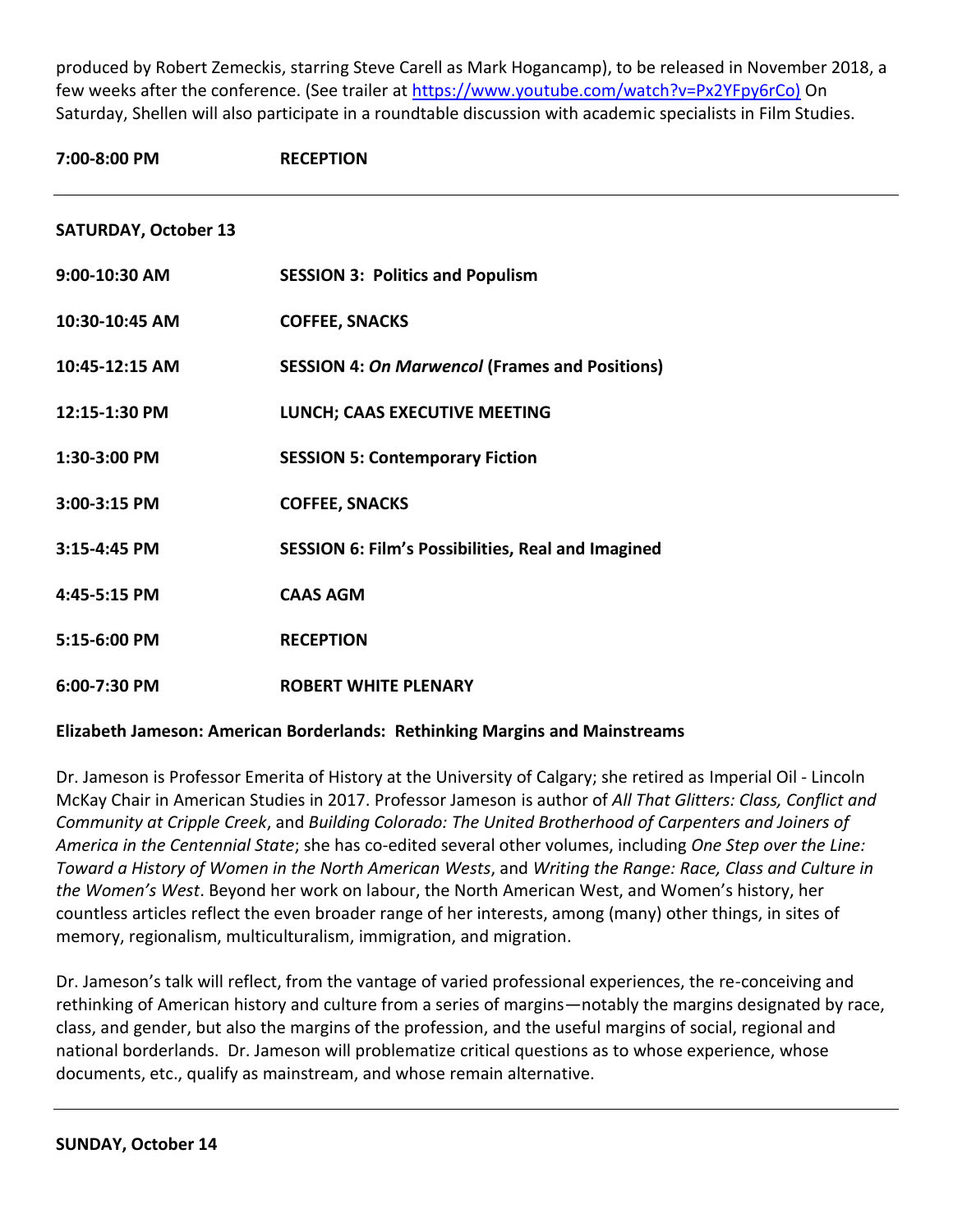| 9:00-10:30 AM                                                        | <b>SESSION 7: Moving Through Spaces</b>                                                                                                                                                                                                                     |
|----------------------------------------------------------------------|-------------------------------------------------------------------------------------------------------------------------------------------------------------------------------------------------------------------------------------------------------------|
| 10:30-10:45AM                                                        | <b>COFFEE, SNACKS</b>                                                                                                                                                                                                                                       |
| 10:45 AM-12:15                                                       | <b>SESSION 8: Moderns, Alternatives</b>                                                                                                                                                                                                                     |
| <b>Full Conference Program:</b>                                      |                                                                                                                                                                                                                                                             |
| FRIDAY, Oct. 12                                                      |                                                                                                                                                                                                                                                             |
| 11:30 AM-1 PM                                                        | <b>REGISTRATION, LUNCH (FOYER)</b>                                                                                                                                                                                                                          |
| 1:00-2:30 PM                                                         | <b>SESSION 1: Antebellum Antagonisms</b>                                                                                                                                                                                                                    |
| Luke Bresky<br>Craig Stensrud<br>David Mitterauer                    | Civil Impertinence: The Domestic Manners of Henry David Thoreau<br>"Scorching Irony": Historicizing the Anti-hypocrisy of Abolitionist Fiction<br>Countering post-truth in the Anti-Tom Novel                                                               |
| 2:30-2:45 PM                                                         | <b>COFFEE, SNACKS (Foyer)</b>                                                                                                                                                                                                                               |
| 2:45-4:15                                                            | <b>SESSION 2: Criminal Places, Criminal Minds</b>                                                                                                                                                                                                           |
| <b>Markus Reisenleitner</b><br>Susan Ingram<br>Art Redding<br>1960s. | Fiddling with Southern California's Transformations during Reaganomics: A.E. Maxwell's Mystery Series<br>L.A. x.0: A New Paradigm in Noir Fiction and Film<br>"What Would Robert Mitchum Do?" Post-Pulp Virilities and Hard-Boiled Crime Writing During the |
| 4:15-4:30 PM                                                         | <b>COFFEE, SNACKS (Foyer)</b>                                                                                                                                                                                                                               |
| 4:30-7:00 PM                                                         | <b>VIRGINIA ROCK PLENARY</b>                                                                                                                                                                                                                                |

#### **Chris Shellen: Making** *Marwencol* **(Big)**

Chris Shellen is a writer, producer and marketing strategist based in California. A former film executive at Paramount Pictures, her marketing expertises include the development of transmedia storytelling and the evolving habits of consumers. Her career in film production also continues to evolve. With her partner, Jeff Malmberg, she founded Open Face, LLC., the production company that gave us *Marwencol* (the focus of her plenary); she also authored a companion art/storybook entitled *Welcome to Marwencol*, which was named one of Amazon.com's Best Books of 2015. Most recently, she has produced a second remarkable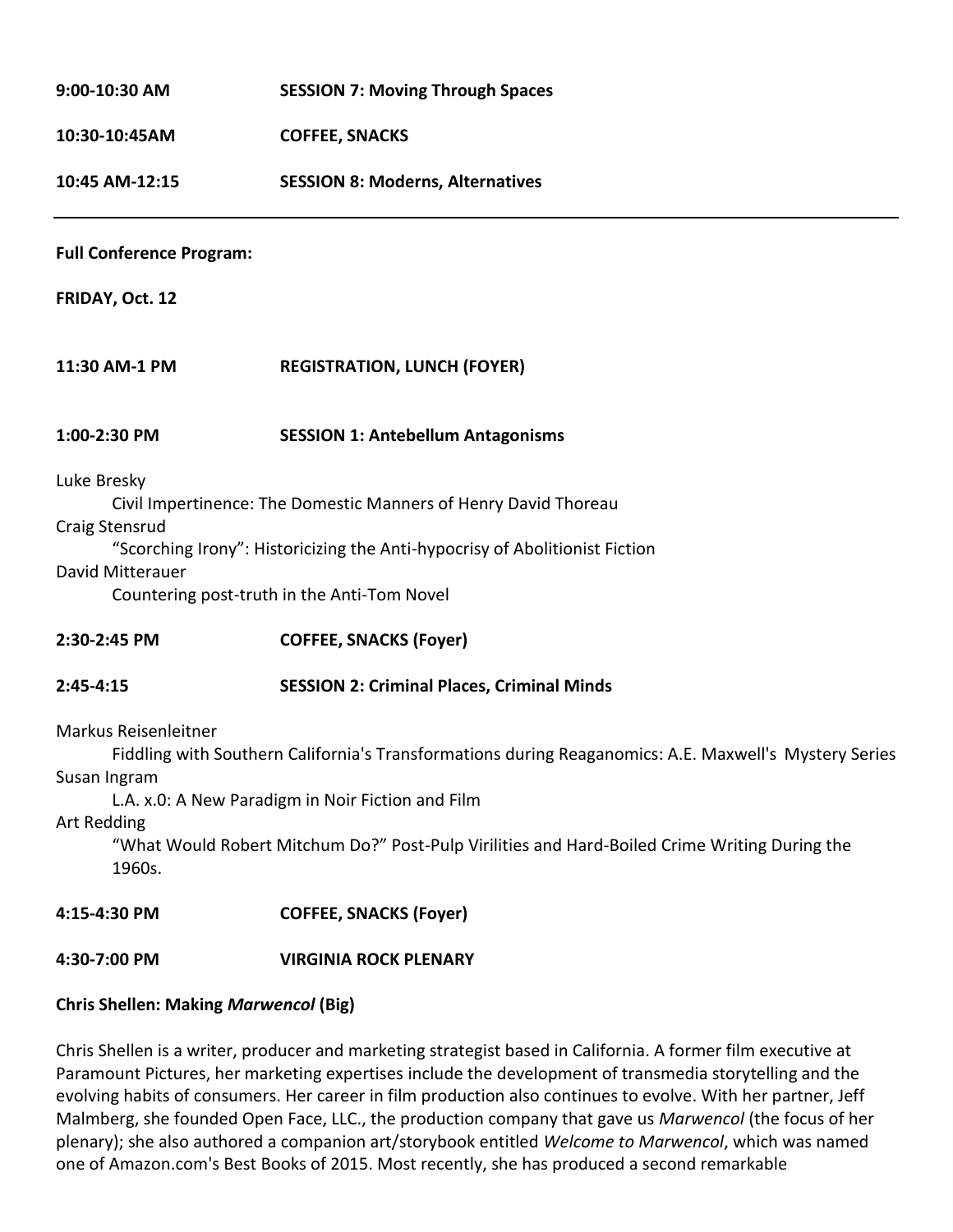documentary, *Spettacolo*, about Italy's acclaimed Teatro Povero di Monticchiello.

This plenary will frame a screening of *Marwencol* (2010), the award-winning documentary that Shellen produced in collaboration with director Jeff Malmberg, with an introduction and question period addressing the conference theme. Describing the making and marketing of the documentary, she will also assess its appeal and adaptability for the purposes of the Hollywood feature, *The Women of Marwen* (directed and produced by Robert Zemeckis, starring Steve Carell as Mark Hogancamp), to be released in November 2018, a few weeks after the conference. (On Saturday, Shellen will also participate in a roundtable discussion with academic specialists in Film Studies.)

## **7:00-8:00 RECEPTION (Foyer)**

#### **SATURDAY, October 13**

**9:00-10:30 AM SESSION 3: Politics and Populism**

Trent Davis

Enhancing Tolerance in a Populist Age

Cory Wright-Maley

Populism and Protest: the Pedagogy of the Possible

Michael Macleod

From 9/11 to 11/9: Political Shock in the Age of Trump

Trevor Shelley

Making the Common Good Great Again: The Reform Conservatism of Yuval Levin and the Political Liberalism of Mark Lilla

**10:30-10:45 AM COFFEE, SNACKS (Foyer)**

#### **10:45-12:15 AM SESSION 4:** *Marwencol* **(Frames and Positions)**

This session will feature a roundtable discussion, building on our plenary screening; participants will include Chris Shellen; Mike O'Driscoll; Mark Simpson; Therèse Boyle

#### **12:15-1:30 PM LUNCH; CAAS EXECUTIVE MEETING**

#### **1:30-3:00 PM SESSION 5: Contemporary Literature**

Lindsey Banco

The Haunted House and "Alt-Ac": Horror, Homeownership, and the Failed Academic

Daniel McKay

Sexless Iraq: Reading Phil Klay's "In Vietnam they had Whores"

Sheheryar Sheikh

**"**Rebirthing the Referents: Nuclear Criticism and Post-Apocalyptic Signifiers in Cormac McCarthy's *The Road*"

**3:00-3:15 PM COFFEE, SNACKS (Foyer)**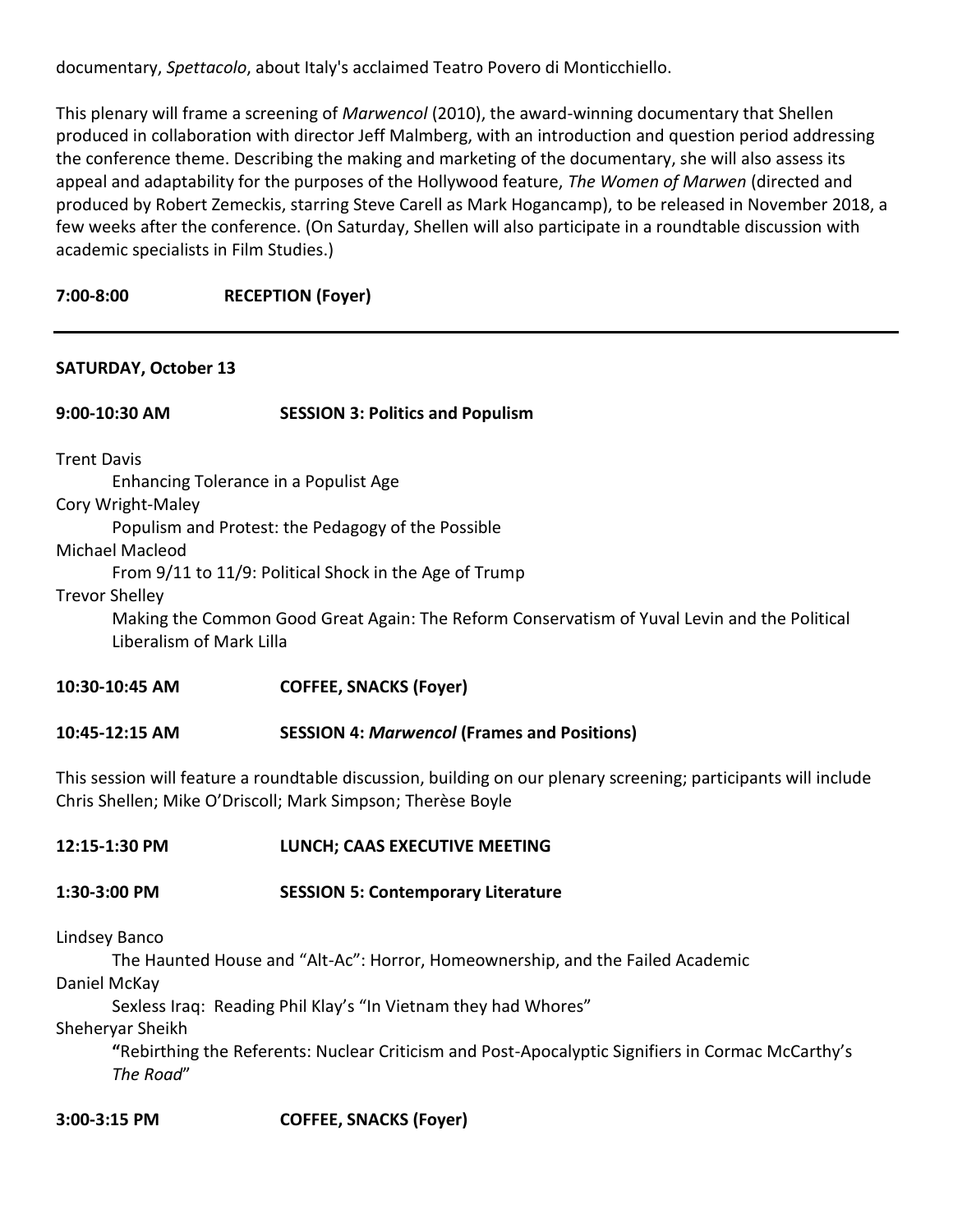#### Susan R. Lonac

The Mainstreaming of American Queer Cinema

Dawn Dietrich

"Cine-Truth in the Age of Fake News: Anti-Racist Documentaries in the New Media Ecology."

#### Shama Rangwala

"Liberatory Alternatives and Liberal Containment in *Black Panther*"

- **4:45-5:15 PM CAAS AGM**
- **5:15-6:00 PM RECEPTION (Foyer)**
- **6:00-7:30 PM ROBERT WHITE PLENARY**

### **Elizabeth Jameson: American Borderlands: Rethinking Margins and Mainstreams**

Dr. Jameson is Professor Emerita of History at the University of Calgary; she retired as Imperial Oil - Lincoln McKay Chair in American Studies in 2017. Professor Jameson is author of *All That Glitters: Class, Conflict and Community at Cripple Creek*, and *Building Colorado: The United Brotherhood of Carpenters and Joiners of America in the Centennial State*; she has co-edited several other volumes, including *One Step over the Line: Toward a History of Women in the North American Wests*, and *Writing the Range: Race, Class and Culture in the Women's West*. Beyond her work on Labour, the North American West, and Women's history, her countless articles reflect the even broader range of her interests, among (many) other things, in sites of memory, regionalism, multiculturalism, immigration, and migration.

Dr. Jameson's talk will reflect, from the vantage of varied professional experiences, the re-conceiving and rethinking of American history and culture from a series of margins—notably the margins designated by race, class, and gender, but also the margins of the profession, and the useful margins of social, regional and national borderlands. Dr. Jameson will problematize critical questions as to whose experience, whose documents, etc., qualify as mainstream, and whose remain alternative.

#### **SUNDAY, October 14**

### **9:00-10:30 AM SESSION 7: Moving Through Spaces**

Mackenzie Read

"Is it Really New York City?": Pulling the Curtain Back on New York City in AMC's *Mad Men* and HBO's *The Deuce*

Dimitrios Latsis

Films at the Fairs: The Birth of Hollywood and Early Cinematic Historiography

Elena Siemens

High Fashion Meets the Street: from Paris to Texas

**10:30-10:45AM COFFEE, SNACKS (Foyer)**

**10:45 AM-12:15 SESSION 8: Moderns, Alternatives**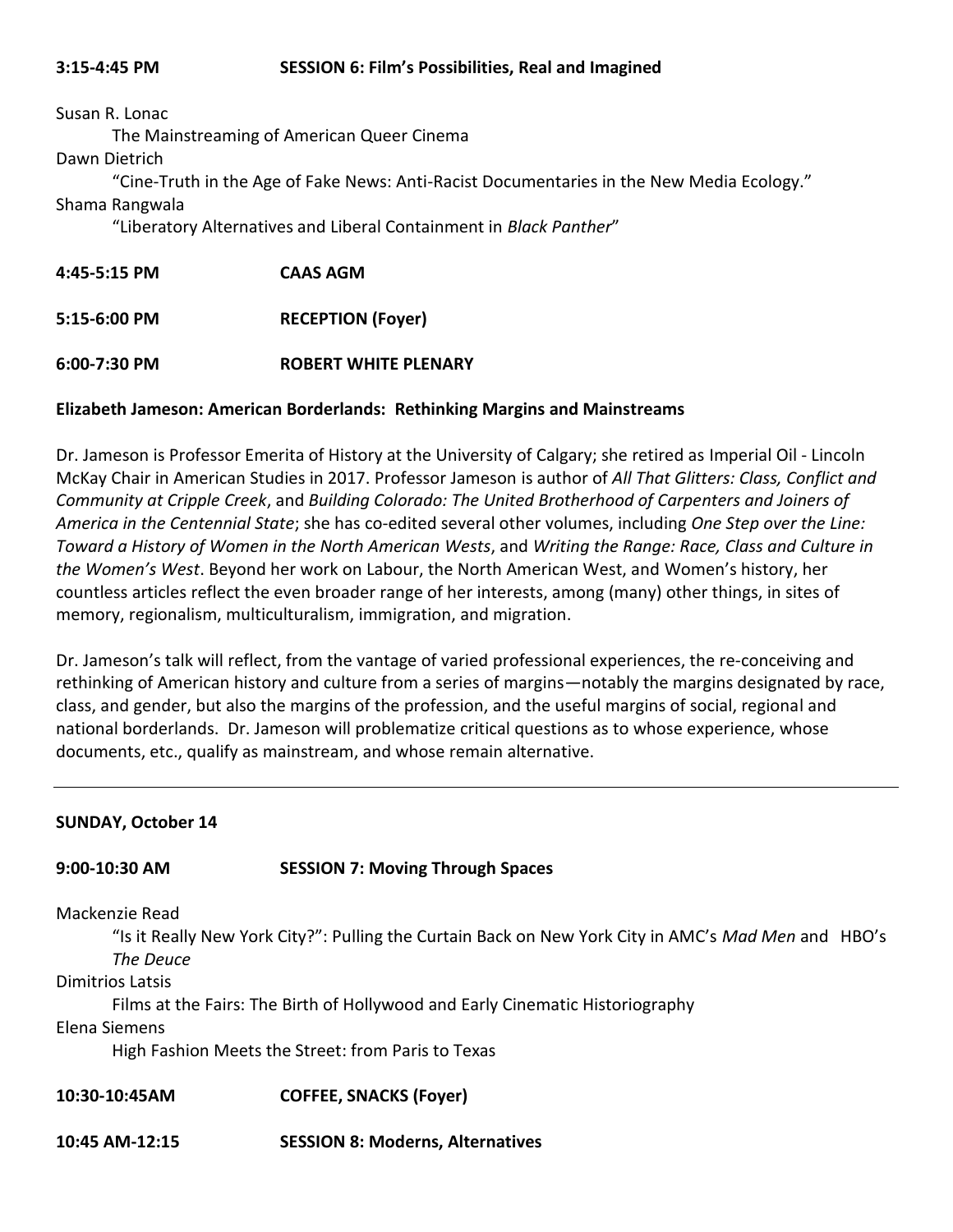Rita Bode

"A smaller kernel of fact:" Edith Wharton's *Bunner Sisters*

Faye Halpern

Unreliability as Political Resistance: The Case of Charles Chesnutt's *Conjure Tales*

Eric Sandeen

"Challenging the Mainstream During Challenging Times: an Appreciation of Randolph Bourne"

# **CONFERENCE PARTICIPANTS**

# **Lindsey Banco**

Associate Professor of English at the University of Saskatchewan, Lindsey Banco specializes in postmodern and contemporary U.S. literature and culture; he is author of *Travel and Drugs in Twentieth-Century Literature* (Routledge, 2009) and *The Meanings of J. Robert Oppenheimer*. (U of Iowa P, 2016).

# **Rita Bode**

Professor of English Literature at Trent University's Durham campus, Rita Bode has authored numerous articles and book chapters on women's writing—notably on Willa Cather, Harriet Beecher Stowe, and Edith Wharton. She is co-editor, with Jean Mitchell, of *L. M. Montgomery and the Matter of Nature(s)* (McGill-Queen's UP, 2018), and (with Lesley D. Clement) *L. M. Montgomery's Rainbow Valleys: The Ontario Years, 1911-42* (McGill-Queen's UP, 2015).

# **Therèse Boyle**

As a painter whose works appear in diverse public and corporate collections, Therèse Boyle trained in Mexico City and the Banff Centre. Her SSHRC-funded dissertation ("Drawing, The Eternal Medium") earned her a PhD from the University of Calgary's Department of Communication, Media, and Film in 2011. She is a former Co-Editor of the *Canadian Journal of Communication*, and currently teaches Art History at St. Mary's.

# **Luke Bresky**

Associate Professor of English at St. Mary's University, Luke Bresky is editor (with Michael Colacurcio) of Hawthorne's *The Blithedale Romance* (Broadview, 2015). His research on antebellum literature appears in *ESQ*, *The Nathaniel Hawthorne Review*, and *Stories of Nation: Fictions, Politics, and the American Experience* (U of Tennessee P, 2017).

# **Trent Davis**

Associate Professor in Education at St. Mary's University, Trent Davis is editor (with Cory Wright-Maley) of *Teaching for Democracy in an Age of Economic Disparity* (Routledge, 2016). The working title of his current research project is *New Public Management in a Neoliberal Age: Hannah Arendt and the Revitalization of Higher Education*.

# **Dawn Dietrich**

Associate Professor of English at Western Washington University, Dawn Dietrich specializes in film studies and postmodern literature. Her research has appeared in *Arena Journal*, *Interfaces: Image/Texte/Langage*, and *Film Quarterly*. Her latest article is entitled "Beyond Behavioral Geography: New Materialism in *Locke* and *Mad Max: Fury Road.*"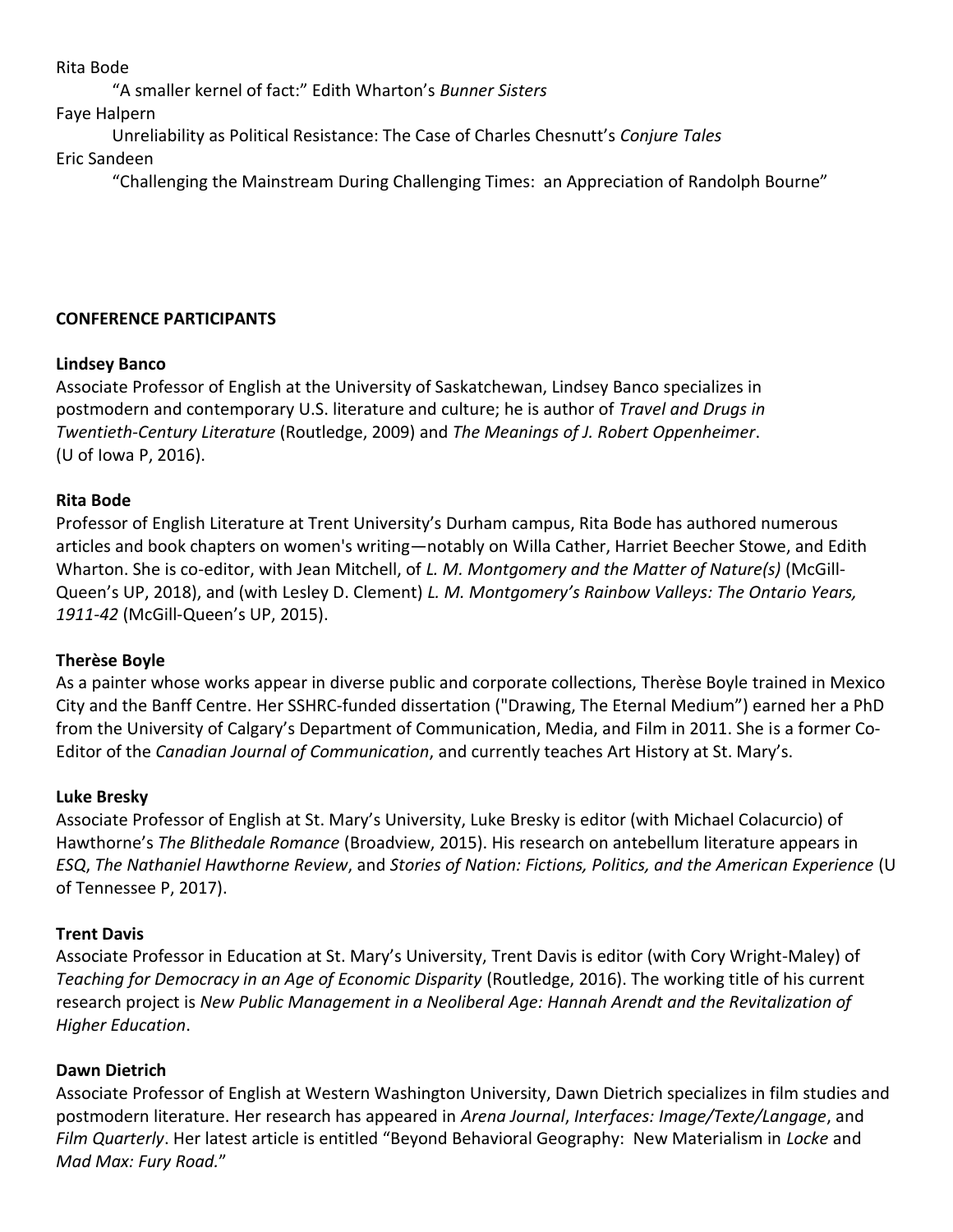#### **Faye Halpern**

Associate Professor of English at the University of Calgary, Faye Halpern is author of *Sentimental Readers: The Rise, Fall, and Revival of a Disparaged Rhetoric* (U of Iowa P, 2013). Her most recent research on 19th century American literature appears in *Narrative*, *The Henry James Review*, *College English*, and *Legacy: A Journal of American Women Writers*.

#### **Susan Ingram**

Associate Professor of Humanities at York University, Susan Ingram is editor of *World Film Locations Berlin*  (Intellect Books, 2012) and (with Markus Reisenleitner) of *Wiener Chic: A Locational History of Vienna Fashion* (Intellect Books, 2013); she has also edited a special issue on peripherality and place images for *Imaginations: Journal of Cross-Cultural Image Studies*. Her recent research appears in (among other journals) *TranscUlturAl*, *Space and Culture*, and *Descant*.

#### **Elizabeth Jameson**

Professor Emerita of History at the University of Calgary, Elizabeth Jameson retired as Imperial Oil - Lincoln McKay Chair in American Studies in 2017. She is author of *All That Glitters: Class, Conflict and Community at Cripple Creek*, and *Building Colorado: The United Brotherhood of Carpenters and Joiners of America in the Centennial State*; and she has co-edited several other volumes, including *One Step over the Line: Toward a History of Women in the North American Wests*, and *Writing the Range: Race, Class and Culture in the Women's West*. Beyond her work on Labour, the North American West, and Women's history, her countless articles reflect the even broader range of her interests, among (many) other things, in sites of memory, regionalism, multiculturalism, immigration, and migration.

#### **Dimitrios Latsis**

Assistant Professor of Film Studies at Ryerson University, Dimitrios Latsis has published numerous articles, reviews, and peer-reviewed translations in such journals as *Film History*, *The Moving Image*, *Amerikastudien*, and the *Journal of Art Historiography*.

#### **Susan Lonac**

Susan Lonac teaches English and Film Studies, at Whatcom Community College in Bellingham, Washington*.* A regular reviewer for *Seattle Screen Scene*, she has also served on panels at several Washington film festivals; her most recent article on queer literacies appears in *Pacific View*.

#### **Michael Macleod**

Former director of international studies at George Fox University in Oregon, Michael Macleod is Chair of Social Sciences at St. Mary's. His new book is *The Power of the Responsible Investor: Shareholder Activist Networks in the Global Political Economy* (forthcoming: Zed Books/University of Chicago Press). Recent articles include "Religion and Corporate Social Responsibility" in J. Smith and S. Dreher (editors) *Religious Activism in the Global Economy* (Rowman and Littlefield, 2016), and "Financial Activism and Global Climate Change: The Rise of Investor-Driven Governance Networks," in *Global Environmental Politics*.

#### **Daniel McKay**

Associate Professor of American Studies at Doshisha University, Japan, Daniel McKay has published articles in (among others) *Common Knowledge*, *Comparative American Studies*, *Comparative Literature Studies*, *Journal of American Studies*, *Journal of Commonwealth Literature*, *MELUS*, *Wasafiri*, and *Safundi: The Journal of South African & American Studies*.

#### **David Mitterauer**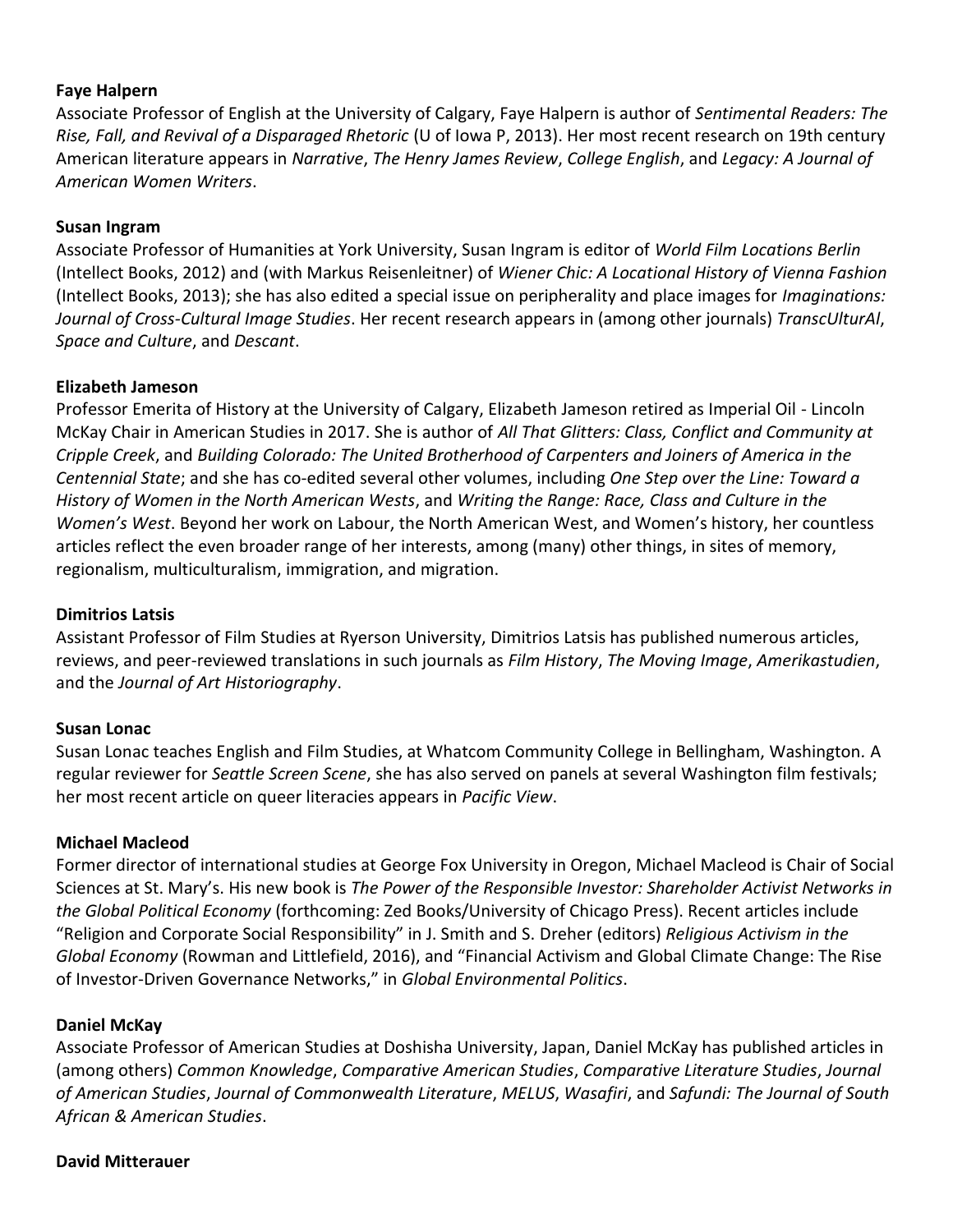A graduate student in English at Memorial University, David Mitterauer's research concerns antebellum Southern culture and its contemporary legacies; in recent conference papers, his topics have ranged from contemporary film to gaming, to classical antiquarianism.

## **Michael O'Driscoll**

Professor of English and Film Studies at the University of Alberta, Michael O'Driscoll has co-edited *ESC: English Studies in Canada*, as well several volumes ranging from Jackson Mac Low's *The Complete Light Poems* (2015) to *First Impressions: The Fledgling Years of the Black Sparrow Press, 1966-1970* (2004), and *After Poststructuralism: Writing the Intellectual History of Theory* (2002). Most recently (with Mark Simpson and Brent Bellamy), he co-edited a special issue of *Postmodern Culture* on the subject of "Resource Aesthetics."

### **Shama Rangwala**

PhD Candidate at the University of Alberta, Shama Rangwala's dissertation is entitled "The Repetition of Narrative in the American Century." Her research appears in *English Studies in Canada*, *Public*, and *Scope: An Online Journal of Film and Television Studies*.

## **Mackenzie Read**

A graduate student and teaching fellow at the University of Saskatchewan, Mackenzie Read also works as a secondary teacher in the Saskatoon Public School Division.

## **Art Redding**

Professor of English at York University, Art Redding is author of *Radical Legacies: Twentieth Century Public Intellectuals in the United States.* (Rowman & Littlefield, 2015); *"Haints": American Ghosts, Millennial Passions, and Contemporary Gothic Fiction*. Tuscaloosa (U of Alabama P, 2011; *Turncoats, Traitors, and Fellow Travelers: Culture and Politics of the Early Cold War.* (UP of Mississippi, 2008); *Raids on Human Consciousness: Writing, Anarchism, and Violence* (U of South Carolina P, 1998).

### **Markus Reisenleitner**

Professor of Humanities at York University, Markus Reisenleitner is Professor of Humanities, affiliated with the Canadian Centre for German and European Studies as well as the graduate programs in History, and Communication and Culture. He has taught at the University of Vienna, the Vienna campus of the University of Oregon's International Program, the University of Alberta, and Lingnan University in Hong Kong, where he was Head of the Department of Cultural Studies from 2004-2006. He is editor-in-chief of *[Imaginations: Revue](http://www.imaginations.io/)  [d'études interculturelles de l'image / Journal of Cross](http://www.imaginations.io/)-Cultural Image Studies* and past President of the [Canadian Comparative Literature Association.](http://www.complit.ca/)

### **Eric Sandeen**

Professor and Director of American Studies at the University of Wyoming. Eric Sandeen is author of *Picturing an Exhibition: The Family of Man and 1950s America* (U of New Mexico Press, 2010). Like his book, several of his recent articles focus on photographic images in American culture. He also studies American cultural landscapes, some of them urban and some in the broader expanses of the West; and he works on public sector American Studies projects, the most recent of which is a survey of the contemporary landscape surrounding the Heart Mountain, Wyoming site where Japanese and Japanese Americans were incarcerated during World War II.

# **Sheheryar Sheikh**

PhD Candidate at the University of Saskatchewan, Sheheryar Sheikh is author of two new books from Harper Collins: *The Still Point of the Turning World* (2017), and *Call Me AL: The Hero's Ha-Ha Journey* (forthcoming 2019). His first academic article (on Virginia Woolf) will appear in the *Journal of Modern Literature*; his fiction